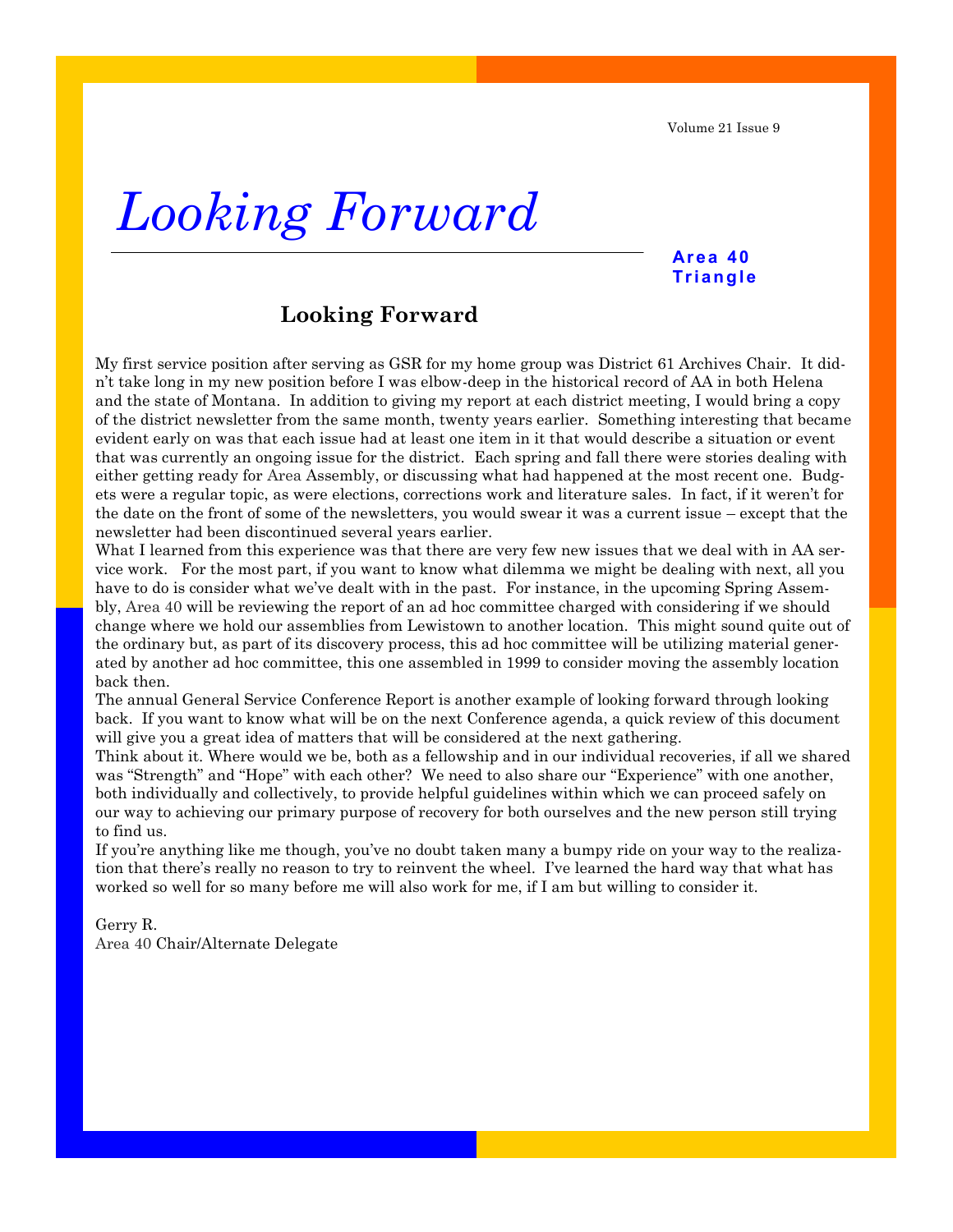### **"We don't rotate out, we rotate on . . . ."**

Some years back, I thought I had rotated out of A.A.'s service structure. I was my District's Alternate D.C.M., but increasing demands from my day-job, together with my spouse's worsening illness, left me with too little time and too many commitments. I had to resign from my service position before the end of the two year rotation. Part-way through the next rotation, the new alternate had to resign the position. My job demands had returned to normal and my wife had gotten better, so I was able to make amends to my District by volunteering to finish that current rotation as the alternate. My offer was graciously accepted, and my early retirement from the service structure ended.

The long form of Tradition Nine says it clearly. "Each A.A. group needs the least possible organization. Rotating leadership is the best." Rotation is one important way that we can avoid the intoxicating effects of power, prestige, and personal recognition. Besides, until an A.A. position is empty, no newcomer needs to step up, because somebody else is still doing it!

In January 2013, when our newly elected trusted servants began their current two year rotation, I felt a certain amount of sadness, and some relief, too. But at first my strongest feelings were of love for the folks starting their rotations. They had found hope in A.A. and were willing to step up and pass it on. Then, ego crept in. A former G.S.O. general manager once asked a serious question about rotation: "When [we] rotate out of office, we obey 'the letter of the law,' but are we really following 'the spirit of the law' if we still try to run the show?" I read his comments as I began to write this article, and I saw myself again, as I was back at the beginning of this new rotation, when I was getting into conflicts with one of our new trusted servants. He was doing nothing wrong – indeed, he was (and still is) doing a great job – but in my envious eyes, he could do nothing right. My inability to let go became something like an illness. Finally, I had to inventory what I was doing, with the help of my sponsor (who took time from what turned out to be his terminal cancer to make some gentle suggestions). Then, I was able to offer amends and let my hands be pried off what now was somebody else's job. Letting go can really be hard! Rotation is practiced not to put somebody out of a job, but to ensure that the selfish ones do not hold on, and to make room for all who are willing to serve. Rotation also sets some limits on the opportunities for some of us who serve to mess things up!

Rotation also gives us more informed members of our fellowship. More informed members can carry our A.A. message faster and stronger. At the end of every rotation the fellowship gains more informed members, fresh from their latest service jobs, to share responsibility for carrying our message and to share from their recent experience the meaning and importance of our Third Legacy – Service. The A.A. message is far more important, than the A.A. messenger. It is the spirit of rotation that keeps our message fresh and on point, and our Fellowship alive and well.

Out in what we laughingly call "the real world," organizations and institutions are set up to recognize and to reward the "go-getters." "Go-getters" earn power, prestige, seniority and influence. For us recovering alcoholics, those ego boosts can be toxic for us as well as for our Fellowship. It isn't only anonymity that saves us. Putting a time limit on every job, whether it's making coffee or serving as a G.S.R. – rotation – is another cure for swollen egos and power driving. At every level of our service structure, rotation offers more chances to serve, encourages more participation, and ensures that no one starts substituting his or her personal values for A.A.'s principles. Our Conference Charter, Article 8, recommends two-year terms of office for G.S.R.s, area committee members and delegates. Long ago, our General Service Office adopted rotation for A.A. staff assignments. Bill W. reportedly wanted staff rotation so that if anything "happened to" one person, the office could continue to function smoothly. Rotation is also healthy at every level of service, so that no one individual becomes entrenched in a particular position. Look at Article Three of Concept XI in our Service Manual: "We once had the conventional system of one highly paid staff member with assistants at much lower pay. Hers had been the principal voice in hiring them. Quite unconsciously, I'm certain, she engaged people who she felt would not be competitive with her. Meanwhile she kept a tight rein on all the important business of the place. A prodigy of wonderful work was done. But suddenly she collapsed, and shortly afterwards one of her assistants did the same. We were left with only one partly trained assistant who knew anything whatever about the total operation! . . . Thereafter we installed the principle of rotation in a considerably larger staff."

My personal experience confirms that rotation is "anonymity in action" and certainly has helped me (one more time again) learn some humility. Rotation does more than prevent old-timers from taking permanent possession of service jobs, or stop small cliques from running the show year after year. We had to have hundreds of A.A.'s at the beginning, and then thousands and thousands more in recent years, to nurture and protect our Steps, our Traditions and our Concepts so that we could become a strong and healthy fellowship. Without rotation, there wouldn't have been room at the table for all of us! With trusted servants and no rulers in this spiritual democracy, we have needed and will always need an ever larger table, for more and more people to join us. Continued page 3...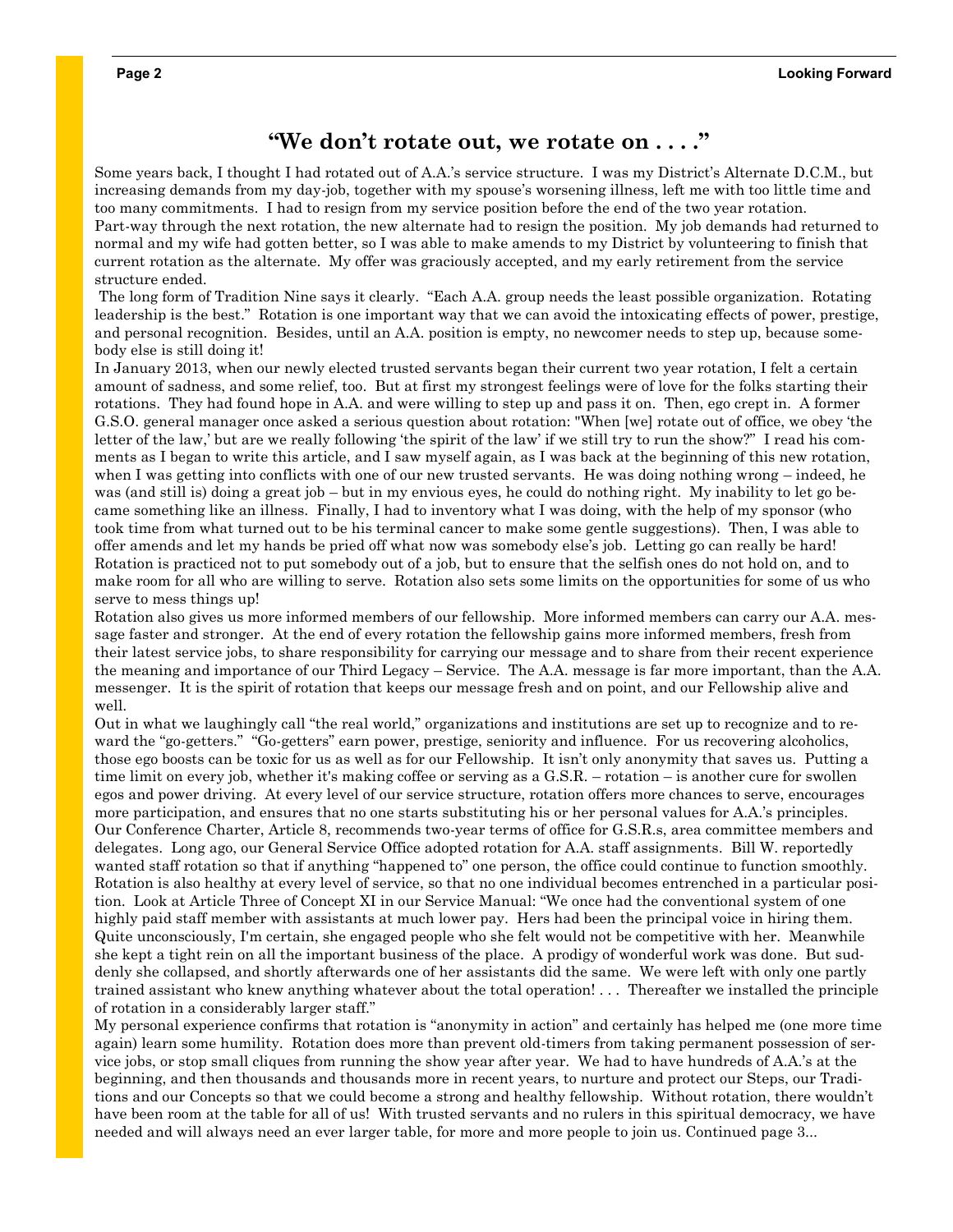### **We Don't Rotate Out Continued...**

The most important values we trusted servants can preserve at our big table, and freely hand over to the new folks who just sat down, are our principles – our reliance upon a Higher Power, our adherence to our primary purpose, our allegiance to maintenance of the right of decision (to mention just three of our principles). That's just another way of speaking a truth in which we all believe – Principles Before Personalities.

If it's your turn to serve at your group's business meeting, or at District, or Area or Region or at the General Service Conference, welcome and thanks! When you get there, please say hello to my friends there. They'll be easy to recognize – they are you and they are me and they are all of us.

Terry S., Area 40 Advisor

### **Then and Now, Reflection and Goals of DCM for District 41**

As I reflect upon the last year, as DCM for District 41, I see how much service work has allowed us to grow. In the past year our district has been through some changes. First and foremost, is the continued growth of our Bridging the Gap (BTG) Committee Chair position. The BTG chair was created, with the spirituality of our program in mind, to reach out to those alcoholics who are still suffering and coming out of treatment. Secondly, we created a position which is the running of our District bookstore. This is a non-voting and nonrotation position in order to free up our literature committee chair position to become rotating again. Our previous literature chair has spent many years making his time available for those who are seeking Big Books and other literature. Finally, we started out the year with strong involvement from many of our home groups. We currently have increased that involvement and look forward to more groups coming to participate. The next year brings on some great opportunities to carry the message to the still suffering alcoholic. Our Corrections Committee Chair is trying to schedule a meeting with the Cascade County Sheriff in hopes of making it possible to allow persons who have a felony to take meetings into the regional jail. Currently, the policy is that those who have felonies cannot go in the jail. We are continuing to grow our Cooperation with Professionals Committee to include a luncheon and activities in hopes of reaching out to more professionals. In the past few years we have invited professionals to our Founders Day celebration. This upcoming year our Cooperation with Professional Community (CPC) Committee Chair is planning to hold a luncheon in the upcoming months to reach even more professionals in our community. As DCM I have been a part of a team of individuals who are dedicated to making sure we are available to the still suffering alcoholic. We work as a team and have seen our numbers grow as a direct result. These individuals have done so much to help me grow in this program and spiritual progress is evident in every meeting. I am blessed with the continued support of those who are participating in service in District 41—they teach me more and more at every meeting.

Chris W., DCM District 41

### **Corrections Chair Update**

I hope everyone had an enjoyable holiday season. I attended the prison meeting a couple of weeks ago and was again reminded of the importance of our work, both for the inmates and for our own sobriety. I wanted to forward on this information I got from GSO. In the Corrections Resources section it mentions that GSO provides a Corrections Workbook to all new district corrections chairs. So if you haven't requested one from GSO, contact Eva by mid-January when she rotates out of the Corrections Desk. You can contact her at corrections@aa.org or call 212-870-3400. You can also purchase the whole Corrections Kit from GSO. Another heads up is the link to the "Sharing From Behind the Walls" bulletin. It comes out four times a year and is available for download from the AA website.

**Help Wanted:** Additionally, check out the Corrections Correspondence section. There are currently 80 male inmates waiting for an AA to volunteer to write them. It's disturbing to me to know that there are alcoholics requesting help and we don't have enough AA's stepping up to write them. Please pass the word that inmates need help. It's very easy to get involved in this effort. The corrections correspondence pamphlet has the information people need to get involved in this great service opportunity. **Contact: corrections@aamontana.org for more info or to volunteer.** 

Finally, GSO is collecting shared experience of what's working in corrections. If you have any local successes that should be shared with the fellowship as a whole, please pass it on to me or directly to GSO. Yours in love and service, Lee G.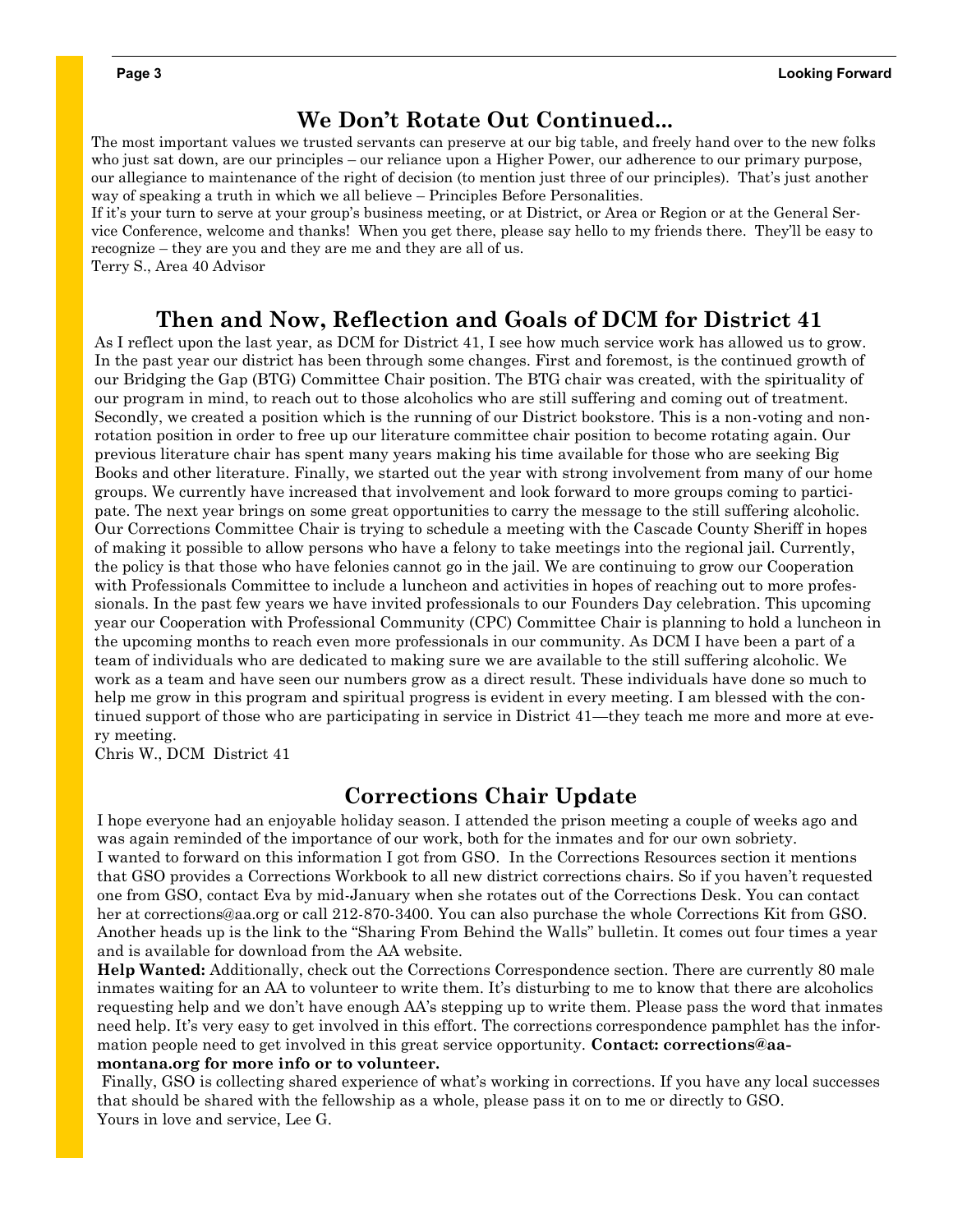### **Looking Forward**

Greetings and Wishes for a sober, active 2014!!

Thinking about the topic for this first issue of 2014, I can't quite believe that the rotation is halfway through. The holidays used to be such a difficult time for me. Towards the end of my drinking, I couldn't even participate in the ritual of making resolutions and had no hope that my life would ever be anything different, let alone better.

This year is different!! In fact, I've had a number of years that are different! This year, going into the second year serving as your delegate is pretty good! This time last year, I was pretty afraid. I am less afraid this year, more the niggling anxiety of making sure I am organized and understand and able to communicate with others about the decisions we will be making. I've received my communications kit from GSO, so have a list of things to be doing to prepare for the conference: airline tickets, hotel reservations, and a number of other administrative details. Since I am a conference committee chair, I will be going to New York for February General Service Board weekend and most of the details for that trip have been taken care of. The West Central Region Service Conference is February 28 – March 2 in Minneapolis, Minnesota. I will be attending and hope that some of you will be able to be there or that your DCM and, perhaps, GSR will be there, too. This annual conference is an opportunity for A.A. members in the West Central Region (Iowa – Area 24, Minnesota – Areas 35 & 36, Montana – Area 40, Nebraska—Area 41, North Dakota – Area 52, South Dakota – Area 63, and Wyoming – Area 76) to meet and share experience, strength and hope with each other and to begin discussing agenda items on the 2014 General Service Conference (GSC) Agenda. No decisions are made at this regional conference; it is a forum for open sharing and discussion and is a great

way to participate in A.A. as a whole.

March will be a busy month for many of us, especially for many of the Area Committee members. The districts will be hosting some pre-assemblies where we will further discuss and become informed about the Area 40 agenda items as well as the GSC agenda items. I am hopeful that we will have at least 3 pre-assemblies and perhaps have opportunities for video conferencing A.A. members who may not be able to travel to one of the meetings.

April is the Spring Assembly (April 11-13) and I am looking forward to another full agenda with lots of lively discussion and debate; the welcoming sessions on Friday night have been very fun for me and a nice opportunity to meet and visit with each other, so I am hoping there will be a good turn out again. The GSC is April 27 – May 3; I will return and begin travelling around the state giving my delegate's report through August, a great opportunity to spend time with you.

As I write this, I realize most of the year is pretty well lined out for me. I learned a lot last year and will be doing my best this year to help us focus on issues that are important to us and those items on which we have some opportunity to have a voice.

Thank you for trusting me to serve you! I am full of gratitude for the life I get to have and never dreamed possible. Serving you and A.A. are key elements to my sobriety. Thank you for trusting me! Sharon S., Area 40 Delegate Panel 63

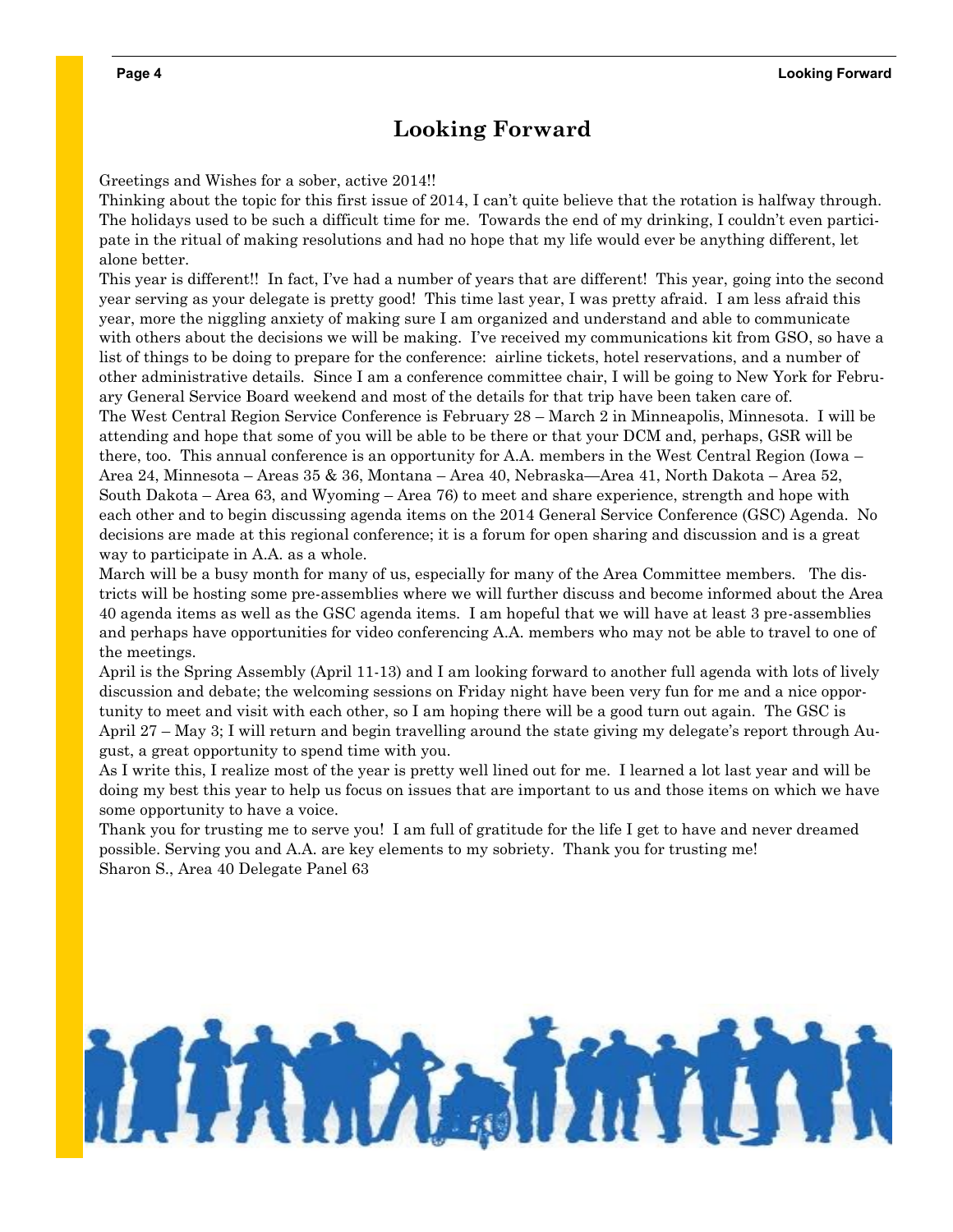### **From The Archives: Past Delegate Report, Robbie S. Area Assembly Spring 1998 Group Participation At Every Level**

It is Sunday morning and each of you here today is no longer a newcomer to service. This is the way of Alcoholics Anonymous. When you have been given something, you move forward to give that away.

As we return home, we will go back to our home group in time to be there when the new guy or gal enters through the door. We will sit down next to the person who has not heard of an Assembly or does not understand what the letters GSR stand for, you will have a message to carry. You have been given a gift in the past 36 hours or so. You will share that gift.

Of course we cannot give away what we do not have. But perhaps with a "disease of perception" we are handicapped and do not realize what we have unless we take inventory. We have three legacies in Alcoholics Anonymous. Legacy- a heritage passed on from one generation, an inheritance. Share this news with everyone you meet in Alcoholics Anonymous. Next time you tell a newcomer. "It gets better." Define it!

Let them know of this inheritance. Let them know this is an inheritance which is held in trust for them. We are all Children of a Higher Power I call God. We all have this three-fold legacy here for us. Share your recovery, share the principles of the Twelve Steps that change the mind so that an individual need not exist in that seemingly hopeless state of active alcoholism. Tell them what they can inherit.

Share the legacy of Unity. Share the meaning of Unity—the condition of being one: oneness. Singlenessthe bringing together into a whole. Fellowship with them. Allow the healing of the body that comes from a hand extended, a hug or the support that comes from sitting close to Another, shoulder-to-shoulder during challenges to our faith. Let them know of the inheritance found within the principles of the Twelve Traditions. Show how this legacy of Unity is the first level of our inheritance. When we bring our body to our very first meeting, we are surrounded by the strength of the Traditions in action. That is why the door is unlocked, a chair is waiting and the message of the group meeting there is dependable.

And most of all share the legacy of Service. Show them how AA service is anything whatever that helps us to reach a fellow sufferer. From phone calls and cups of coffee all the way to our General Service Office for national and international action. Each is Service-to work or care for, to attend to spend time, to meet a need, to perform duties for another.

Just as we would not extract a few steps from the group of 12 when we pass on the program of Recovery, do not keep l/3 of another's inheritance from them by failing to give them the legacy of Service, Give them the opportunity to embrace the principles of the 12 Concepts. To inherit that which make our spirit soar and our soul heal- the work we do for another.

We have a three part disease miraculously healed through a three part legacy. Recovery, Unity and Service-each guided by a set of 12 principles in groups we call steps, traditions and concepts. These groups of 12 seem to be crafted in the same way. ln the first principle we see the challenge or the problem. In the second principle we see the solution. And our inheritance is given to us in 3 through 12. Coming to us more fully as we grow in this way of life. The first step of recovery tells us the problem. The second step tells us the solution. Steps 3 through 12 allow us to inherit the solution.

Robbie S., Past Delegate 1998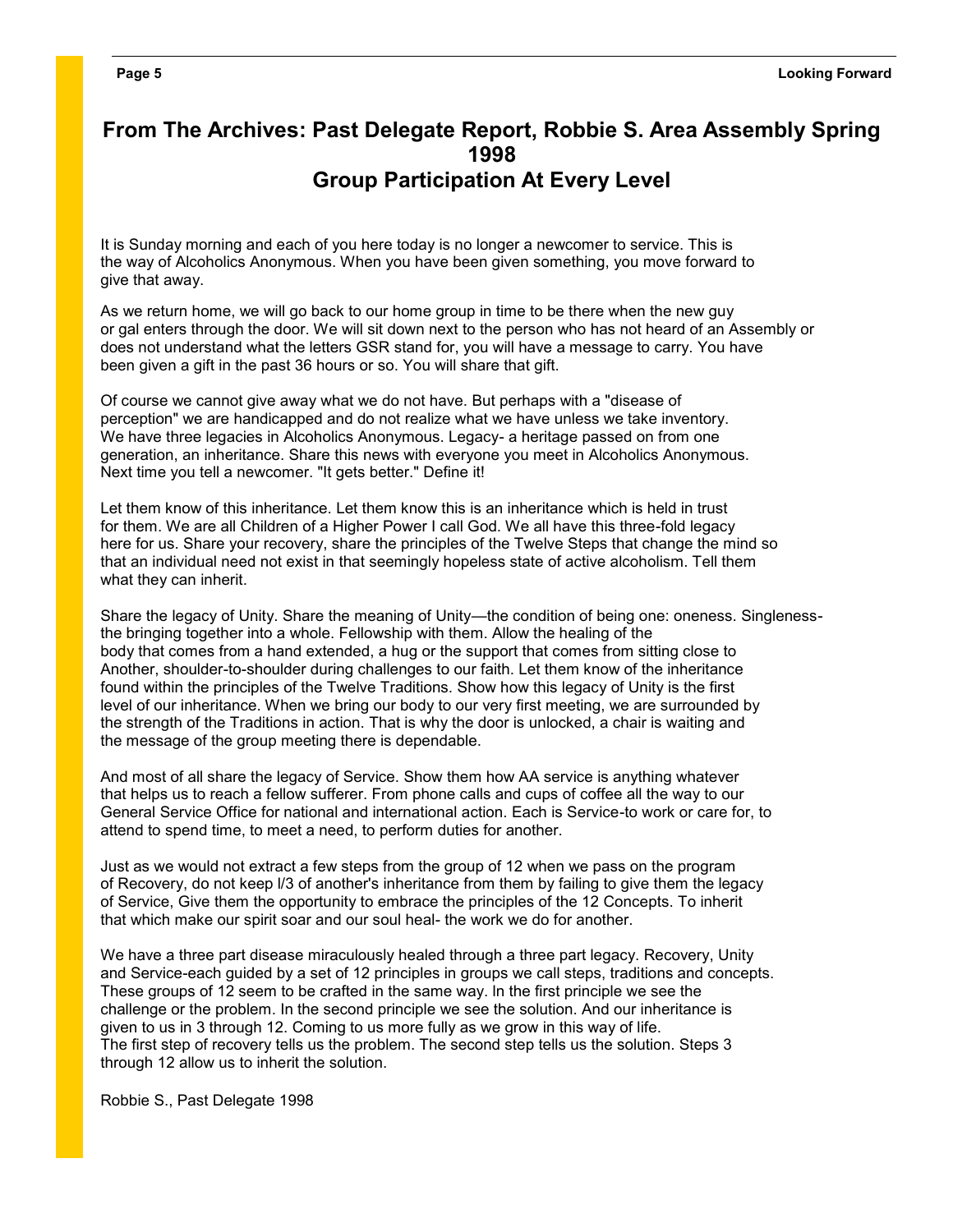### **Page 6 Looking Forward**

| <b>POSITION</b>                | <b>NAME</b> |  |  | <b>EMAIL</b>                    |  |
|--------------------------------|-------------|--|--|---------------------------------|--|
| Delegate                       | Sharon S    |  |  | delegate@aa-montana.org         |  |
| Area Chair/Alt Del-<br>egate   | Gerry R.    |  |  | chair@aa-montana.org            |  |
| Secretary                      | Mary M.     |  |  | secretary@aa-montana.org        |  |
| Treasurer                      | Libbie L.   |  |  | treasurer@aa-montana.org        |  |
| <b>Archives</b>                | Kira A.     |  |  | archives@aa-montana.org         |  |
| CPC                            | Serena R.   |  |  | $cre@aa-montana.org$            |  |
| Corrections                    | Lee G       |  |  | corrections@aa-montana.org      |  |
| Grapevine                      | Sam B       |  |  | grapevine@aa-montana.org        |  |
| Literature                     | Nick D.     |  |  | literature@aa-montana.org       |  |
| <b>Public Infor-</b><br>mation | Luke S.     |  |  | <u>pi@aa-montana.org</u>        |  |
| Treatment                      | Brandon M   |  |  | <u>treatment@aa-montana.org</u> |  |
| <b>Triangle Editor</b>         | Erin G.     |  |  | triangle@aa-montana.org         |  |

| <b>NON-VOTING</b> | <b>NAME</b> |  |  |                        | <b>EMAIL</b>             |  |
|-------------------|-------------|--|--|------------------------|--------------------------|--|
| Advisor           | Terry S.    |  |  | advisor@aa-montana.org |                          |  |
| Archivist         | Earl F.     |  |  |                        | archivist@aa-montana.org |  |
| Webmaster         | Alex M.     |  |  |                        | webmaster@aa-montana.org |  |

| <b>DCMs</b> | <b>NAME</b> |  |  | <b>EMAIL</b>         |  |
|-------------|-------------|--|--|----------------------|--|
| District 11 | Mike D.     |  |  | dcm11@aa-montana.org |  |
| District 12 | Daniel M.   |  |  | dcm12@aa-montana.org |  |
| District 21 | Joe G.      |  |  | dcm21@aa-montana.org |  |
| District 23 | Mary M.     |  |  | dcm23@aa-montana.org |  |
| District 31 | Kathy B.    |  |  | dcm31@aa-montana.org |  |
| District 41 | Chris W.    |  |  | Dcm41@aa-montana.org |  |
| District 42 | Beth Z.     |  |  | dcm42@aa-montana.org |  |
| District 51 | Dan F.      |  |  | dcm51@aa-montana.org |  |
| District 61 | Karla B.    |  |  | dcm61@aa-montana.org |  |
| District 71 | Betty P.    |  |  | dcm71@aa-montana.org |  |
| District 72 | Ray M.      |  |  | dcm72@aa-montana.org |  |
| District 81 | Sherry C.   |  |  | dcm81@aa-montana.org |  |
| District 91 | Paul L.     |  |  | dcm91@aa-montana.org |  |
| District 93 | Kevin C.    |  |  | dcm93@aa-montana.org |  |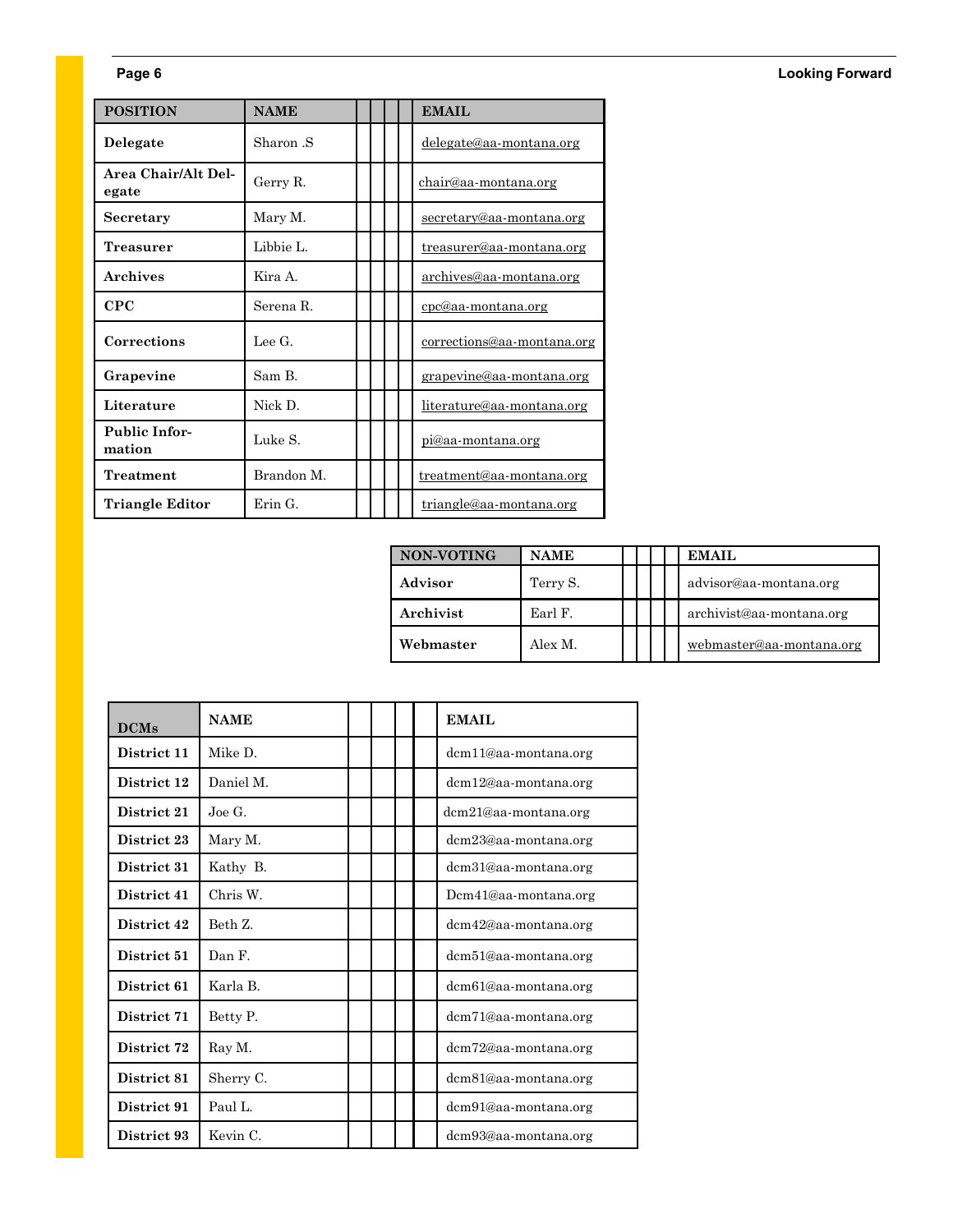### **Area 40 Financial Information December 2013**

| <b>Operating Balance</b>  | 5339.18  |
|---------------------------|----------|
| <b>Archives Account</b>   | 567.64   |
| <b>Prudent Reserve</b>    | 10883.33 |
| <b>Check Book Balance</b> | 16790.15 |

### **2013 and 2014 Events**

\*\*MSP Volunteer Orientation, MSP Deerlodge, January 18th

\*\*Mid-Winter Social, Joliet, February 15th

\*\*Into Action Weekend, Whitefish, February 21-22nd

\*\*West Central Regional AA Service Conference, St. Louis Park MN, February 28-March 2nd

\*\*Sober Ski, Whitefish Mountain, February 28-March 4th

\*\*Northern Rockies Pockets of Enthusiasm, Helena, March 14-15th

\*\*Spring 2014 Area Assembly, Yogo Inn, Lewistown, April 11th-13th

\*\*Spring 2014 Round Up, Fairmont Hot Springs, Anaconda, May 2nd-4th

\*\*Fall 2014 Area Assembly, Yogo Inn, Lewistown, September 19th-21st

For flyers and information see the calendar on aa-montana.org.

If you'd like your activity to be included in the Triangle (and on the Area 40 website) please email it to calendar@aa-montana.org.